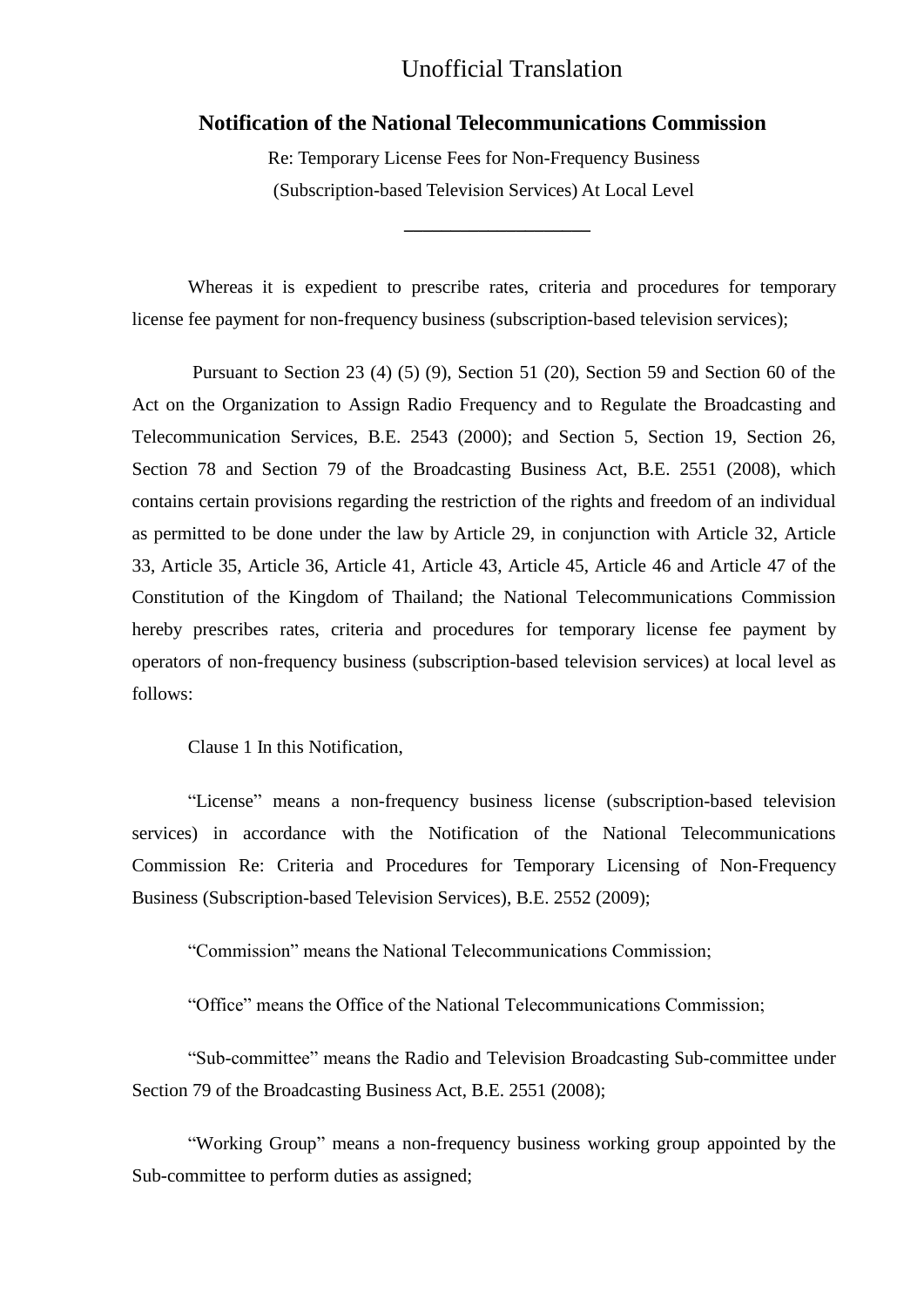"Secretariat" means secretariat office of the Radio and Television Broadcasting Subcommittee;

"Revenue from non-frequency business (subscription-based television services)" means income from subscription fees, advertisements derived either directly or indirectly, and other service charges relevant to provision of services to members as collected before expenses;

"Service area" means the areas at provincial district or Bangkok district within which the licensees are permitted to provide non-frequency business (subscription-based television services).

Clause 2 Duties of licensees:

Licensee shall be duty-bound to pay for license fee in accordance with the criteria and procedures prescribed in this Notification including the conditions contained in the license.

Clause 3 Fee structure:

3.1 License fee shall be collected and used for the discharge of duties and powers related to the non-frequency business (subscription-based television services) and other tasks as prescribed by law.

3.2 License fee shall be composed of the following items and rates:

3.2.1 Application fee is the fee payable by the licensee when filing an application for a license to the respective service area at a rate of 5,000 Baht per application form;

3.2.2 Annual license fee is the fee payable by the licensee at a rate notified by the Commission. For this purpose, the Commission shall announce the fee rates within six months as from the date on which this Notification comes into effect. The Commission may shorten or extend the said duration if necessary. Nevertheless, this shall not cause any undue burden on the licensee;

3.2.3 Fee for producing a true copy or a substitution of license shall be charged at a rate of 500 Baht per copy.

Clause 4 Conditions of charges and payment methods: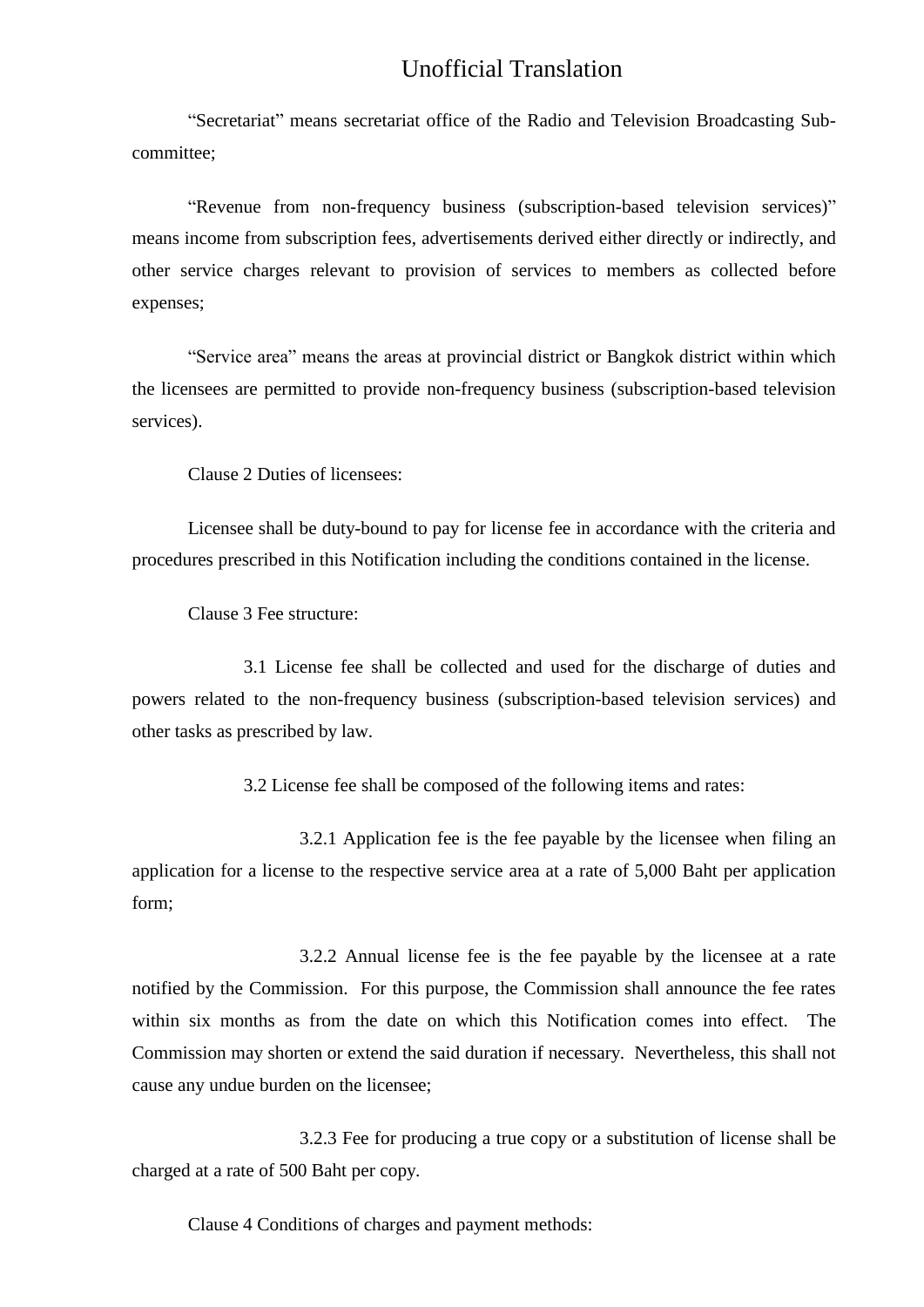4.1 Licensee shall pay the fees in full at the rates and time, and in compliance with the conditions prescribed in this Notification;

4.2 Fee payment shall be made in cash or bank cheques to the Office;

4.3 In the case where the licensee fails to pay the fees or is unable to pay in full amount and by the date specified in this Notification, the licensee must pay for the fees and incremental amount at a rate of MLR+2 of the number of days of outstanding payment;

4.4 In the case where the licensee fails to make fee payment for more than thirty days from the due date, the Office shall issue a payment reminder letter to the licensee for payment of the outstanding amount plus incremental amount to the Office within fifteen days. Upon the lapse of the period specified in the said letter, it shall be deemed that the licensee is in breach of the conditions contained in this Notification and the Commission may accordingly revoke the license;

4.5 In the case where it appears that license fees paid by the licensee are not in the correct amount as prescribed in this Notification, the Commission shall have the power to collect additional fees in the amount equal to the shortfall amount plus incremental amount at a rate of 30 percent of the shortfall amount as deemed appropriate by the Commission;

4.6 The Commission may adjust the fee rates as appropriate.

Clause 5 The Commission may set deductible amount or waive license fees if the licensee can demonstrate to the Commission's satisfaction that the licensee's operation of non-frequency business (subscription-based television services) caters news or documentary programs benefiting the public in a higher proportion, or the licensee operates other business in a manner that benefits the public, as prescribed in the Notification of the Commission.

Clause 6 In the case where licensing or permission is granted for business undertaking in the areas deemed lacking commercial potential and falling short of services, the Commission may prescribe fee structure, rates, criteria and payment methods on a case by case basis.

Clause 7 The secretariat of the Office shall be responsible for collecting fees and making available license fee accounting system for the non-frequency business in accordance